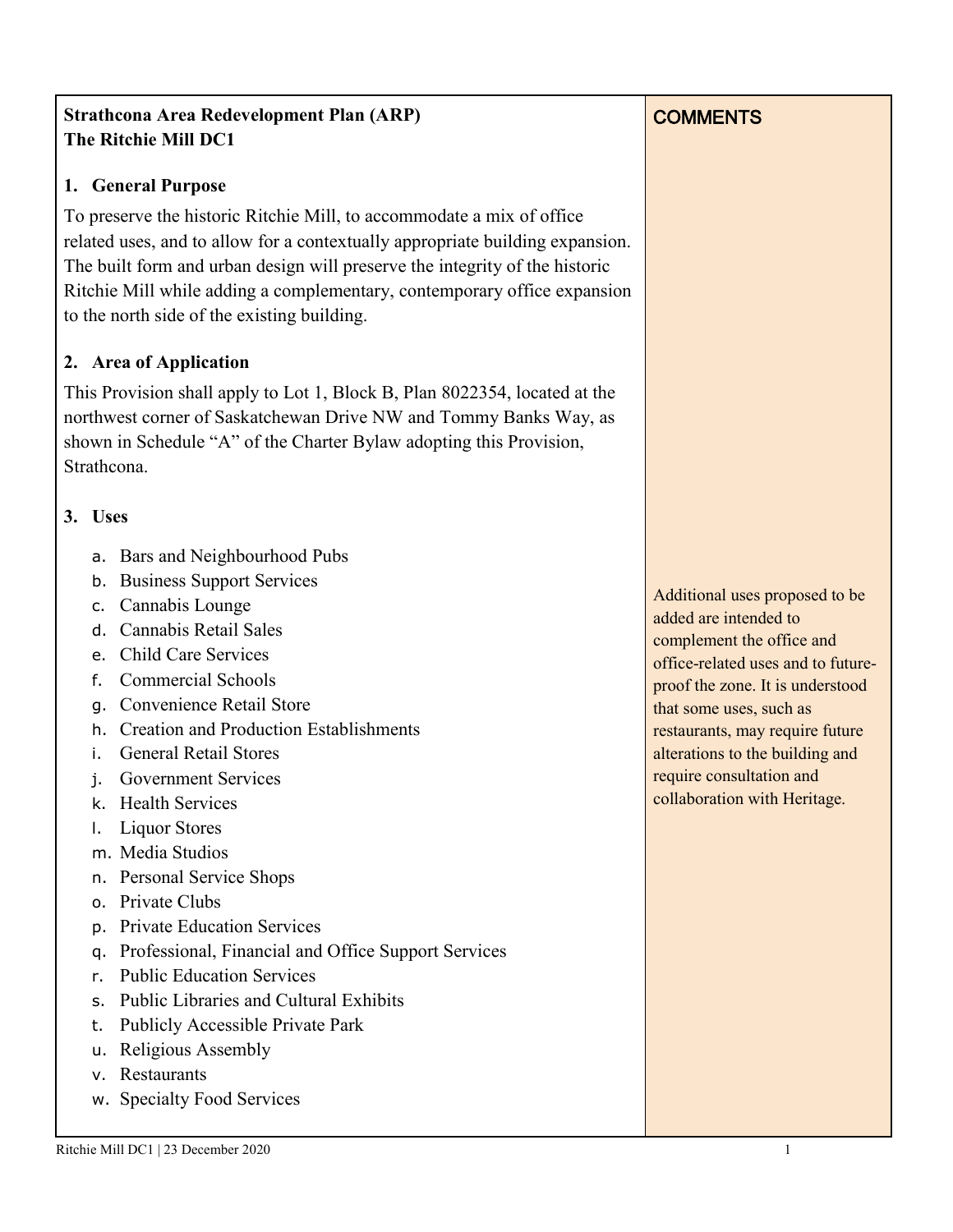### x. Special Events

- y. Fascia On-premises Signs
- z. Freestanding On-premises Signs
- aa. Minor Digital On-premises Signs
- bb. Projecting On-premises Signs
- cc. Temporary On-Premises Signs

## **4. Development Regulations for Uses**

- 1. A comprehensive sign design plan, compatible with the historic character of the Ritchie Mill, shall be prepared and submitted with the Development Permit application, to be approved in consultation with the Heritage Officer. Signage shall compliment the historic nature of the Ritchie Mill commercial environment.
- 2. Signs shall comply with the General Provisions of Section 59 of the Zoning Bylaw and the regulations found in Schedule 59H of the Zoning Bylaw.
- 3. Freestanding On-premises Signs shall be limited to project identification, building construction identification, and real estate advertising signs of a limited duration.
- 4. Temporary On-premises Signs shall be limited to project advertising and commercial sale or leasing purposes only, and shall not include trailer mounted signs and/or signs with changeable copy.

### **5. Development Regulations for Site Layout and Built Form**

- 1. The development shall be in general conformance with the attached appendices.
- 2. The maximum Height shall be 21 m.
- 3. The maximum Floor Area Ratio shall be 2.7.
- 4. The minimum North Setback shall be 0 m.
- 5. The minimum South Setback shall be 0 m.
- 6. The minimum West Side Setback shall be 0 m.
- 7. The minimum East Side Setback shall be 0 m.

# **6. Development Regulations for Building Design and Features**

- 1. The historic Ritchie Mill shall be retained.
- 2. There shall be a distinct material differentiation between the historic portion of the Ritchie Mill building and the north addition to the building.
- 3. The north addition to the Ritchie Mill shall include design techniques including the use of variations in building Setbacks and use of translucent material, in order to minimize the perception of massing, and to create visual interest, as identified in the appendices.

Signs: Section 59 provides guidance for erecting, changing or relocating signs. [Schedule](https://webdocs.edmonton.ca/zoningbylaw/ZoningBylaw/Schedule/Schedule_59H.htm)  [59H](https://webdocs.edmonton.ca/zoningbylaw/ZoningBylaw/Schedule/Schedule_59H.htm) provides the sign regulation for DC1s. Please advise if other/additional sign uses and/or sign regulations are needed.

DC1.5(2): 21 m is the max. height of the existing building.

Other historic regulations can be found in Section 9.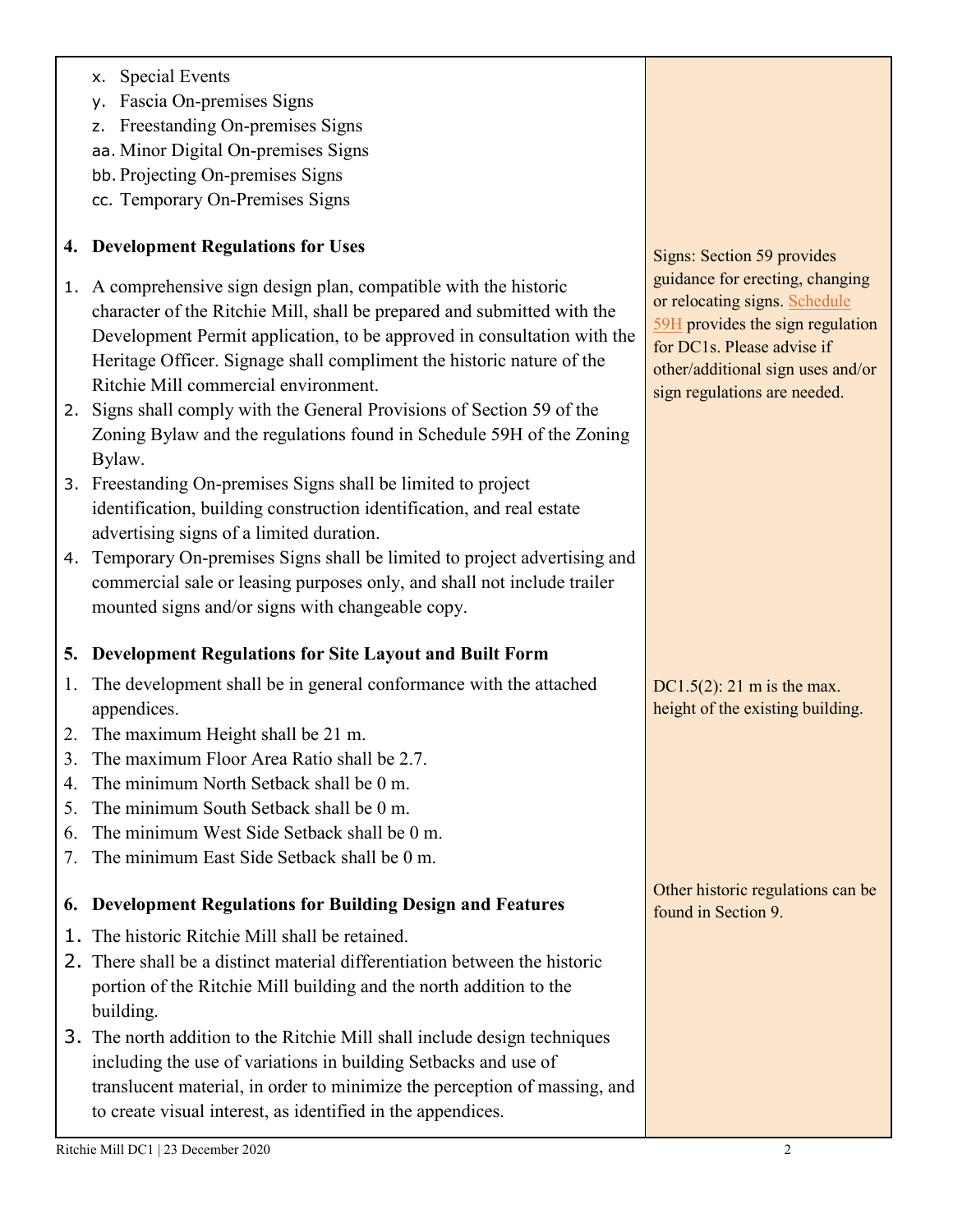- 4. All entrance features shall front onto the public roadway, Tommy Banks Way.
- 5. All mechanical equipment, including surface level venting systems and transformers, shall be screened in a manner compatible with the architectural character of the building or be concealed by incorporating it within the building.

### **7. Development Regulations for Parking, Loading, Storage and Access**

- 1. There shall be no requirement for on-site Vehicular Parking, except that designated Vehicular Parking may be provided adjacent to the site, to the north of End of Steel Park.
- 2. Bicycle parking shall be provided in a combination of exterior, publicly accessible bike rack(s) and an interior, secure bicycle parking area.
- 3. Service and emergency response vehicles shall have clear and effective access to the building on the site to the satisfaction of the Development Officer in consultation with Transportation Services.
- 4. Details regarding the location of on-street parallel parking, on-street commercial loading and passenger drop-off zones shall be to the satisfaction of Transportation Services.
- 5. All waste collection, storage, or loading areas shall be located to the rear of the building in the south setback, and designed to the satisfaction of the Development Officer in consultation with Waste Management Services and Subdivision and Development Coordination (Transportation).

## **8. Development Regulations for Landscaping, Lighting and Amenity Area**

- 1. A Landscape Plan prepared by a registered Landscape Architect shall be submitted prior to the issuance of a Development Permit, to the satisfaction of the Development Officer.
- 2. The Landscape Plan shall include pavement materials, sizes and species of new plantings, any street furniture materials, and other detailed Landscaping elements. The Landscape Plan shall include design of the adjacent public realm in satisfaction of Policy C599.
- 3. Exterior lighting associated with the historic facades shall be to the satisfaction of the Development Officer in consultation with the Heritage Officer.
- 4. A minimum of  $150 \text{ m}^2$  of Common Amenity Area may be provided for use by the tenants and visitors. Common Amenity Area may include, but is not limited to, patio areas and Rooftop Terraces.

### **9. Other Regulations**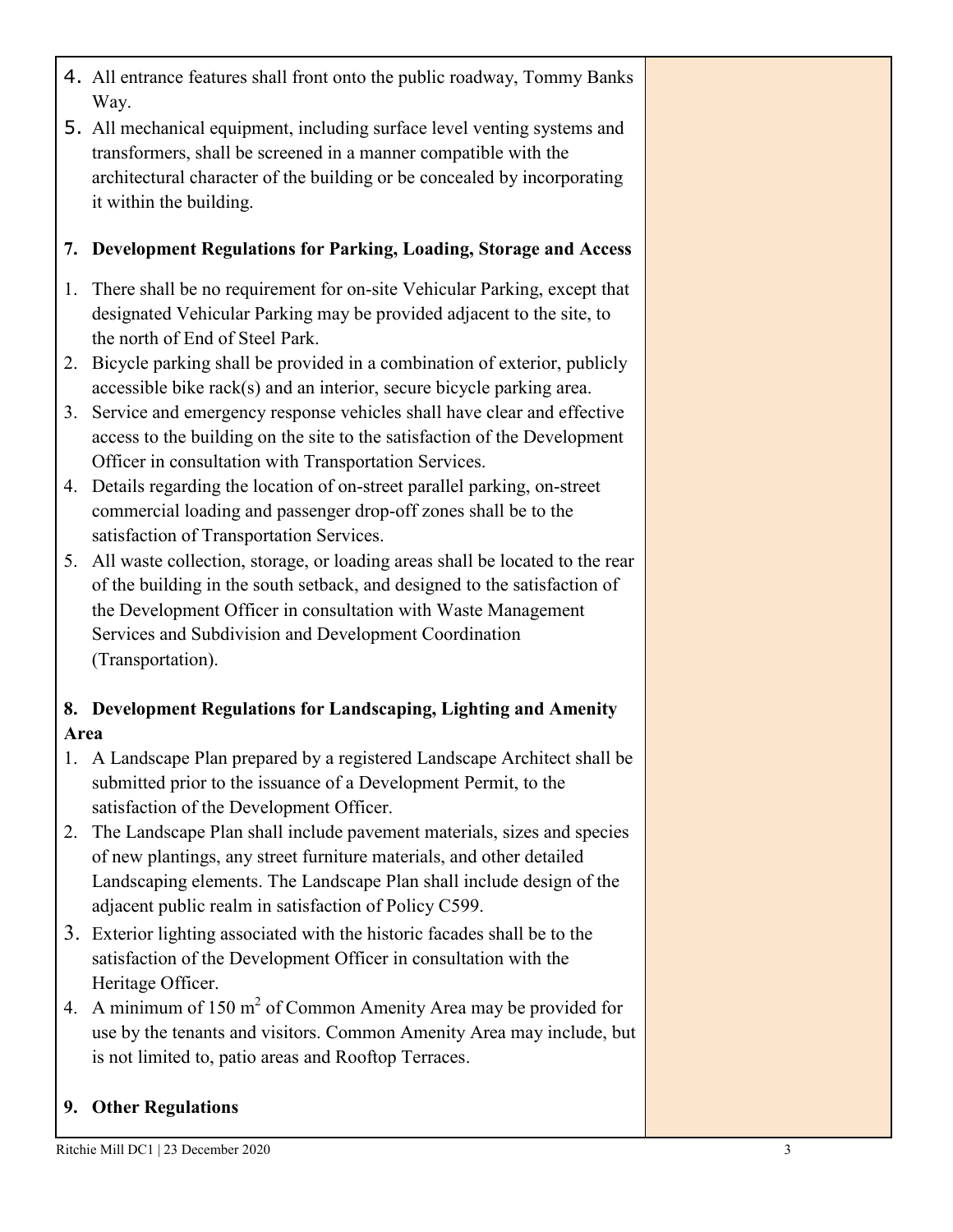| The Ritchie Mill is a Designated Municipal Historic Resource. Exterior<br>1.<br>alterations and additions shall be sympathetic to and compatible with the<br>historic Façades of the Ritchie Mill to the satisfaction of the<br>Development Officer in consultation with the Heritage Officer. The<br>following standards and guidelines shall be applied when reviewing<br>development applications for the Ritchie Mill:<br>a. The General Guidelines for Rehabilitation from City Policy C-450B,<br>A Policy to Encourage the Designation and Rehabilitation of<br>Municipal Historic Resources in Edmonton; and<br>b. The Standards and Guidelines for the Conservation of Historic<br>Places in Canada.<br>2. Any application to demolish, alter, restore or repair a building or<br>structure, or to excavate or otherwise disturb land, shall require prior<br>written authority, in accordance with the Historical Resources Act. |                                               |
|-------------------------------------------------------------------------------------------------------------------------------------------------------------------------------------------------------------------------------------------------------------------------------------------------------------------------------------------------------------------------------------------------------------------------------------------------------------------------------------------------------------------------------------------------------------------------------------------------------------------------------------------------------------------------------------------------------------------------------------------------------------------------------------------------------------------------------------------------------------------------------------------------------------------------------------------|-----------------------------------------------|
| 10. Public Improvements and Contributions<br>The development shall provide enhanced landscaping along the abutting<br>1.<br>public road right-of-ways to satisfy community amenity contribution<br>requirements under City Policy C599.<br>Appendix 1 - Site Plan<br>Appendix 2 - Elevations                                                                                                                                                                                                                                                                                                                                                                                                                                                                                                                                                                                                                                              | DC1.10: C599 contribution; for<br>discussion. |

ľ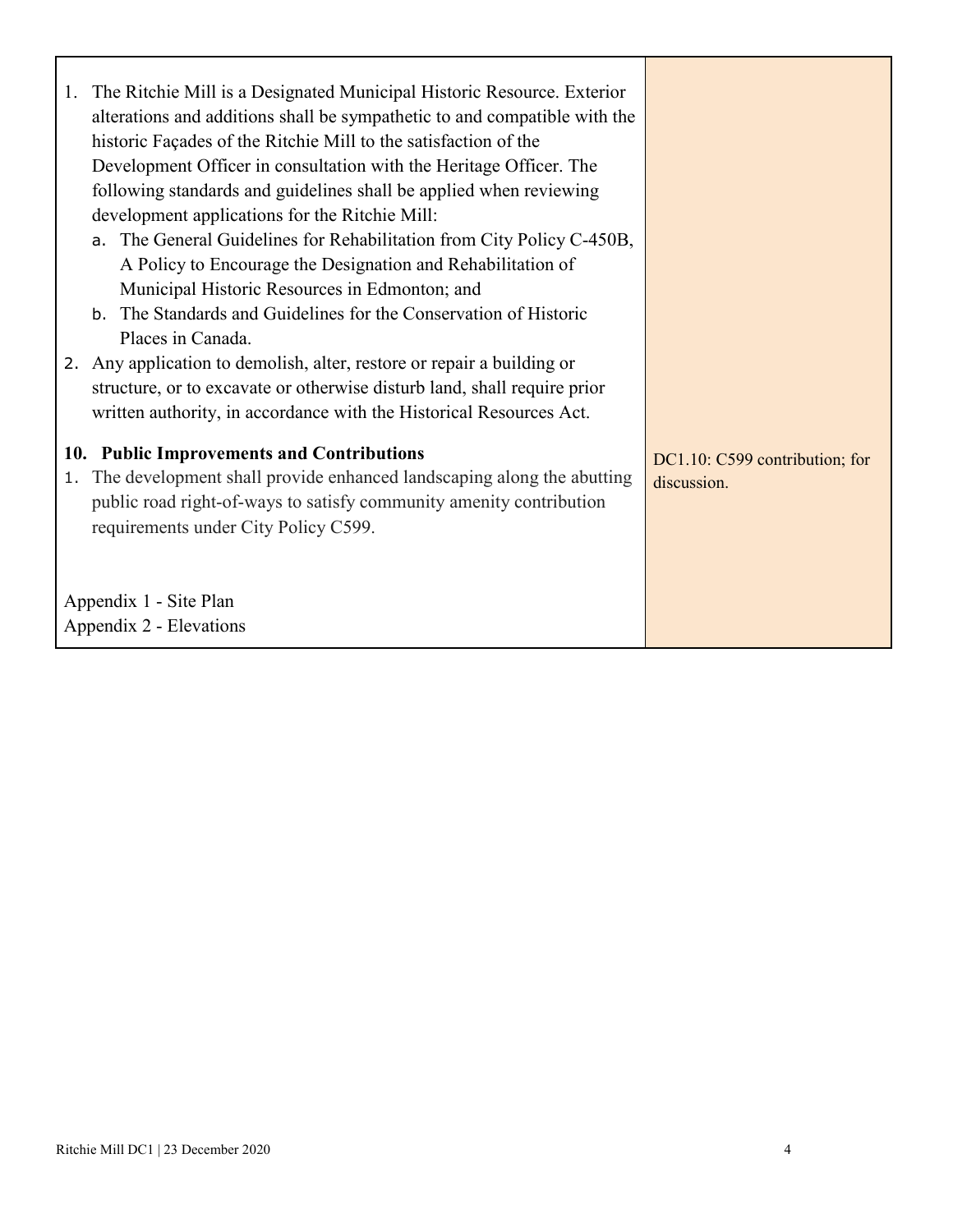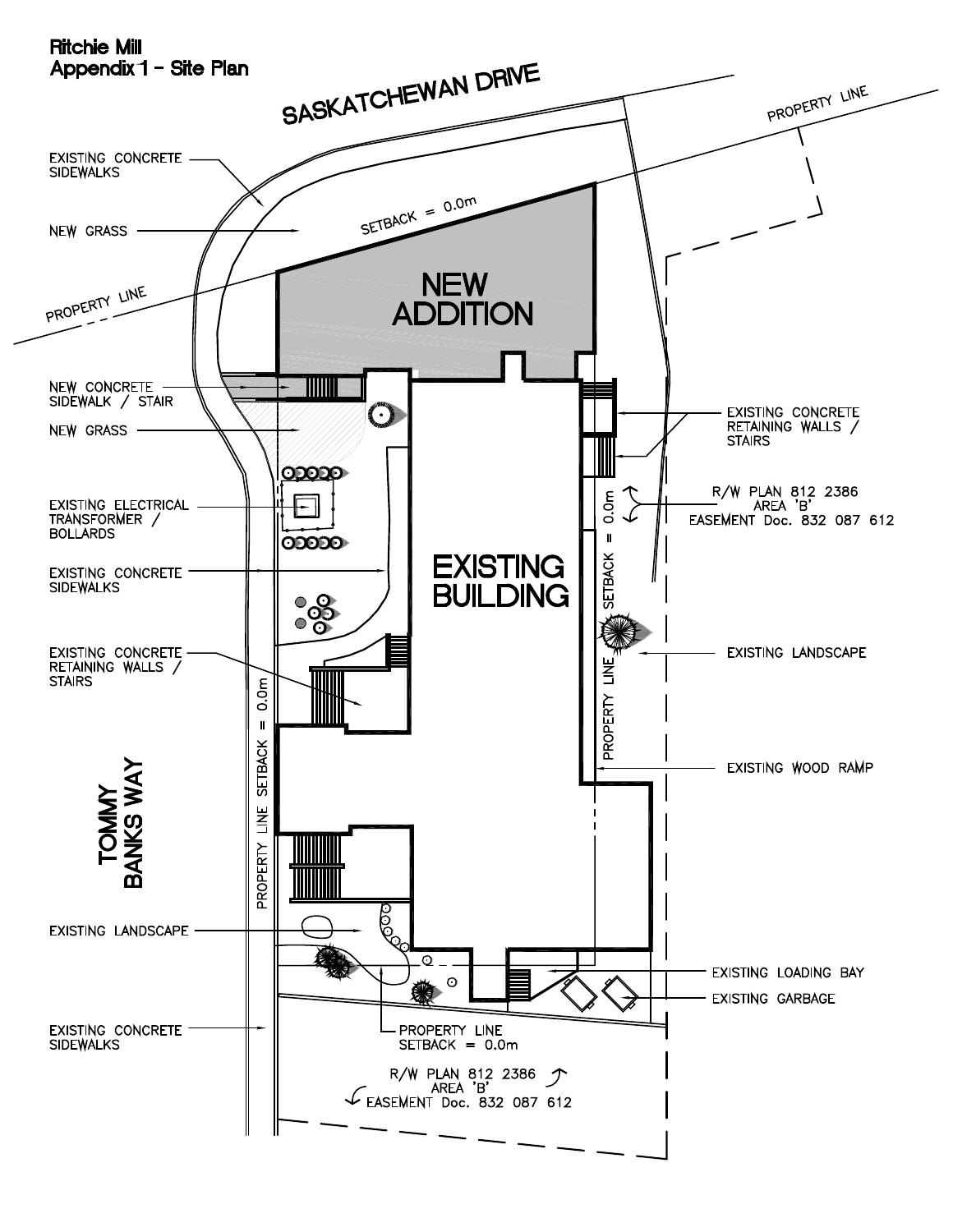#### **Ritchie Mill** Appendix 2 - West Elevation



**Ritchie Mill** Appendix 3 - North Elevation